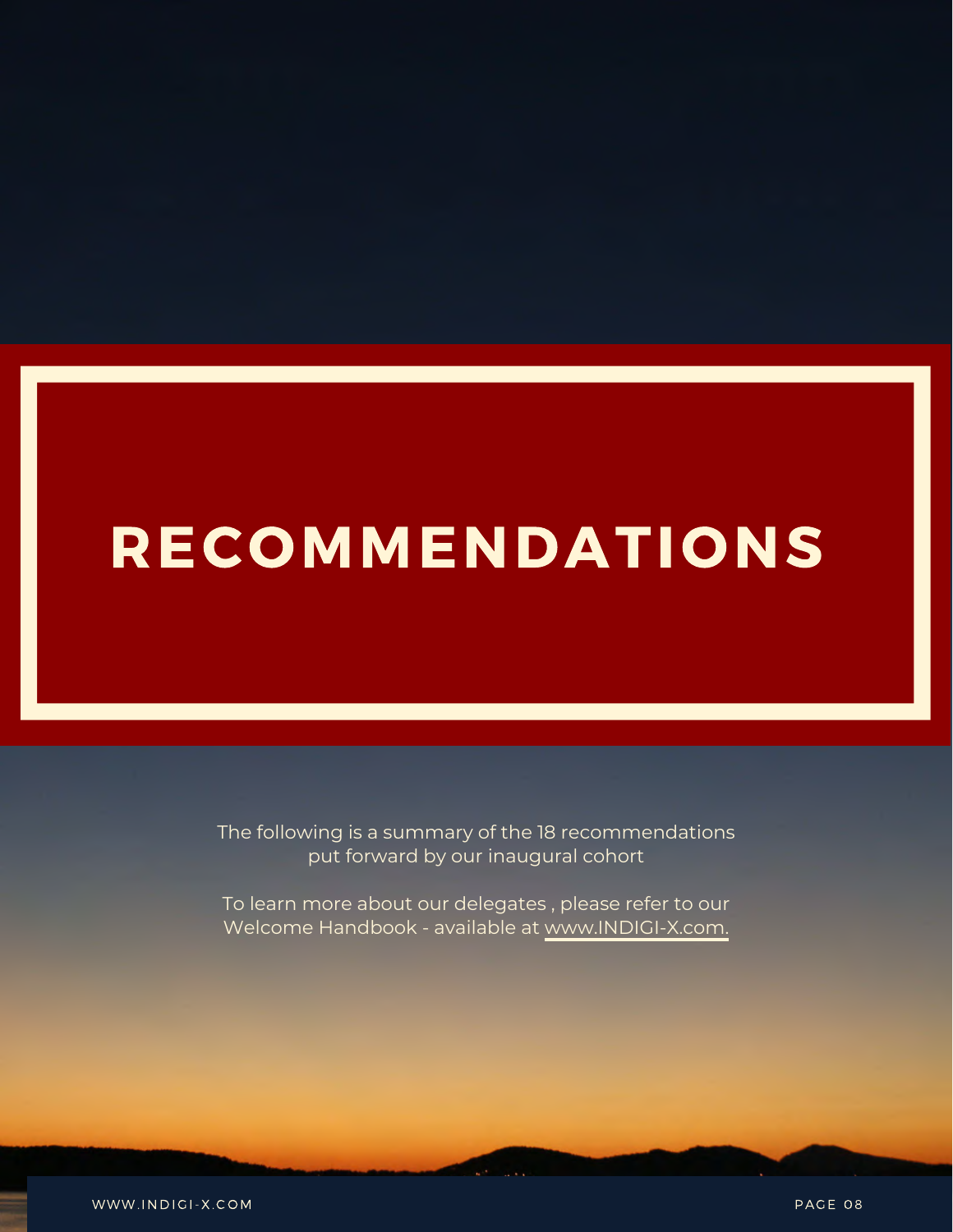## **Nation-to-Nation Indigenous Exchange**

- **Prioritise** the development of an Indigenous 1. procurement mandate and institute by the government of New Zealand
- **Improve** data collection in regard to Māori 2. business in New Zealand
- 3. Appoint Regional Indigenous Trade Champions/Officers in the Trade Commissioner Service
- 4. Recruit Indigenous people to work in the Canadian offices of the Trade Commissioner Service
- **Formalize** the Relationship Between the 5. Canadian Trade Commissioner Service and Provincial and National Indigenous Business Associations
- **Convene** an International Indigenous Trade 6. Summit between New Zealand and Canada

#### **I2I: Post Covid E-conomies**

- **Agree** to fund INDIGI-X to establish regular and 7. ongoing engagement and workshopping opportunities
- **Agree** to work toward the establishment of a 8. bilateral Indigenous Trade and Innovation Agreement
- **Commit** funding and resources to scope a plan of 9. action to implement e-commerce, trade and innovation provisions in an Indigenous Trade & Innovation Agreement, design a bilateral Indigenous Innovation Fund, and develop a website that enables ongoing Indigenous collaboration between Canada and NZ
- **Partner** with INDIGI-X to establish an Indigenous-10.led Canada and New Zealand working group



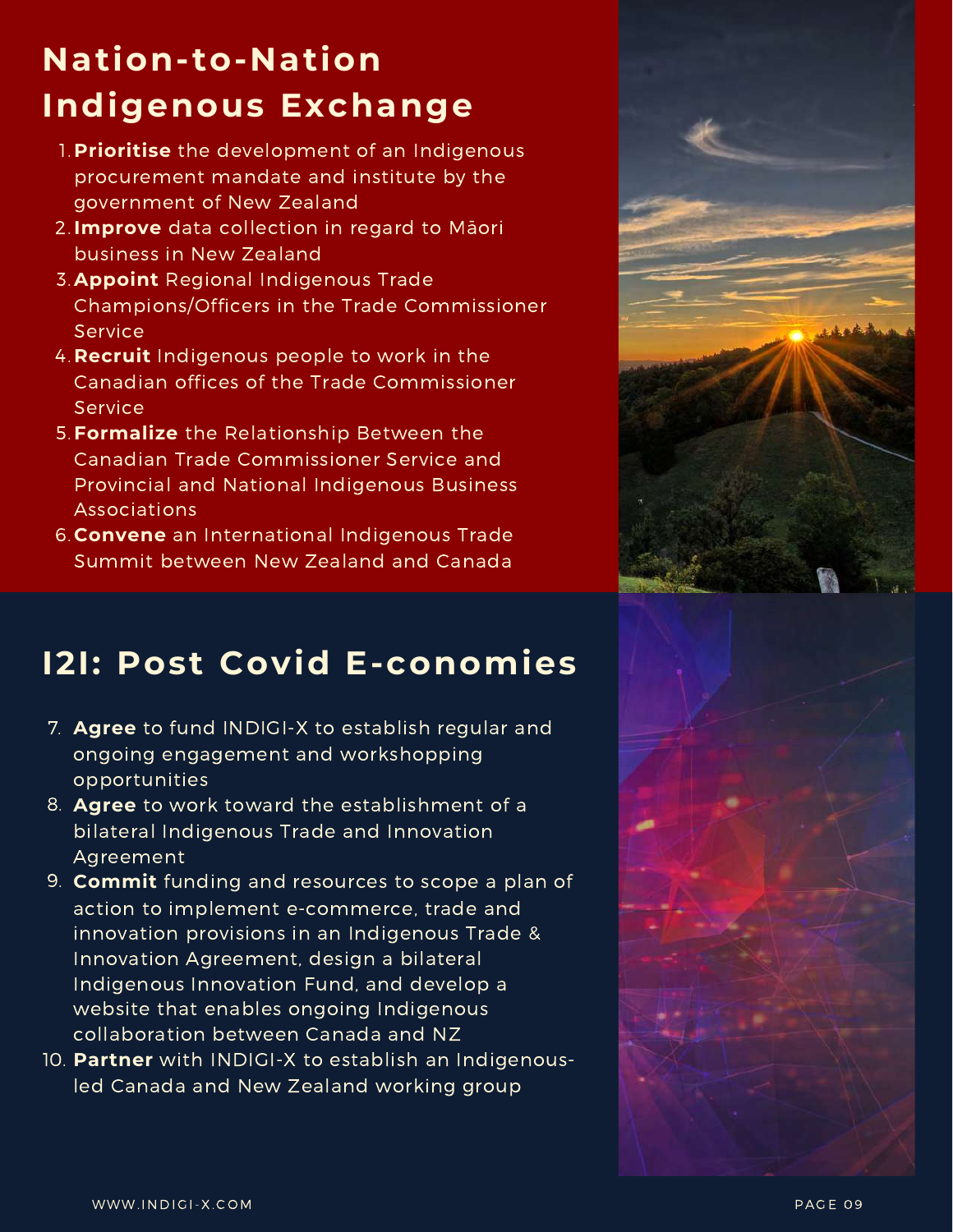### **The Weaving of Relatives**

- **Commit** to support the working party to generate 11. the summit business case, in support of the implementation of the articles and principles of the Treaties, Canada's Truth and Reconciliation Commission, and the United Nation Declaration on the Rights of Indigenous Peoples
- 12. **Support** the establishment of a working party to generate a business case for a bilateral Indigenous Fisheries summit

## **Diversification Beyond Primary Sectors**

- 13. Commit to fund a 2-year pilot of the modular office solution in three communities in Canada
- **Approve** funding for the development of the 14.recommended digital wrap-around platform described above in New Zealand